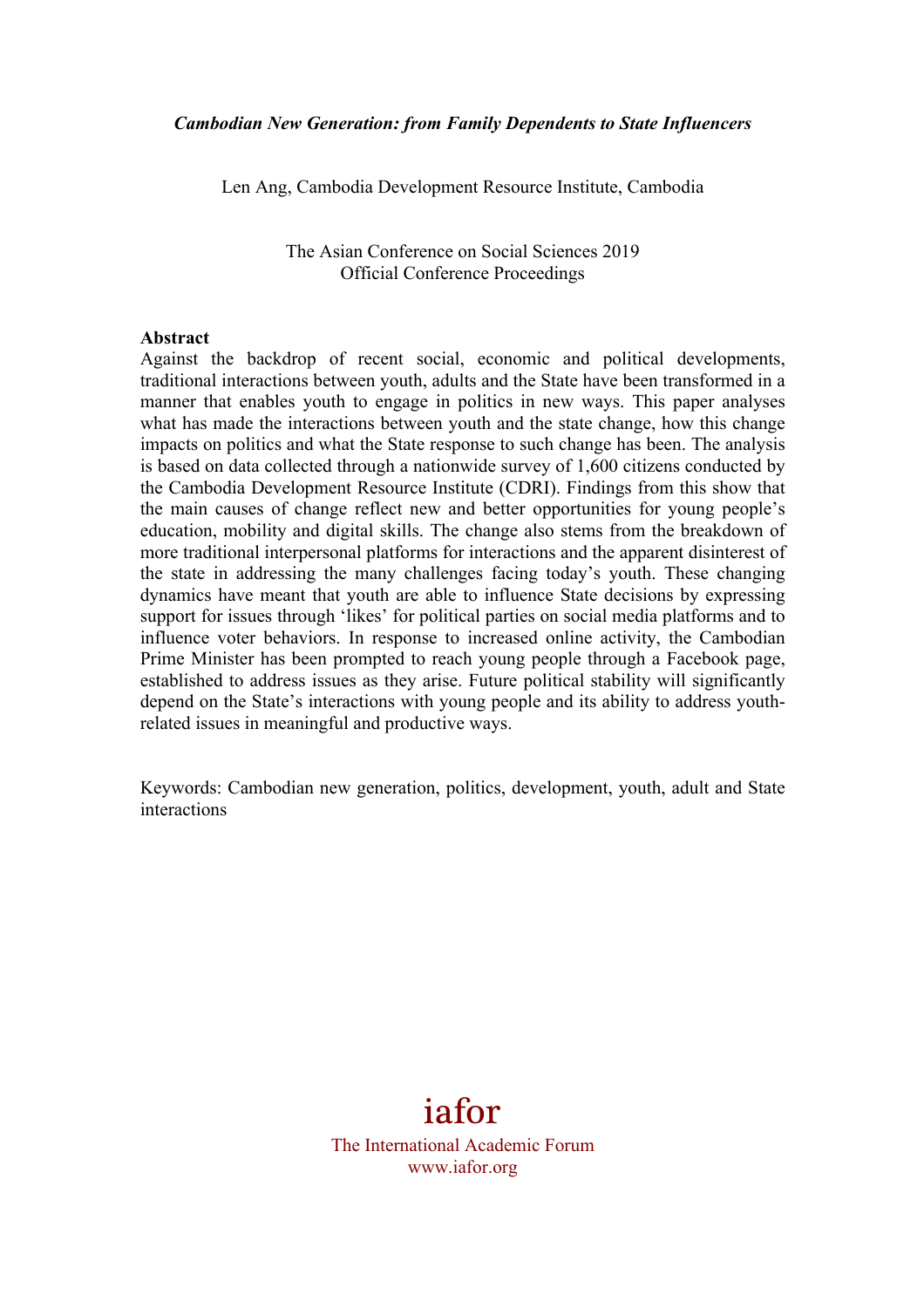### **Introduction**

Social interactions have changed, which is obvious in the context of Cambodia's current political and socio-economic development. Such change has an impact on people's views and opinions, particularly among youth<sup>1</sup> and adults. Change in this context, is a change of social interaction between three parties; youth, adult, and State<sup>2</sup>. Traditionally, youth were bound by historic family control, in terms of decision-making and choice of selecting partners, especially among young women<sup>3</sup>. Hierarchy and respect for leaders, including within the family, are very strong in Khmer society. One should have no protest against parents' decision or criticize leaders; one must be respectful to them; older age is a matter that needs to respect in terms of their decision (Martin 1994). Respect of hierarchy is everywhere including in people with ranking positions (ibid). Nowadays, youth have more free choice, and are able to be more involved both socio-economically and politically, since the 2013 national election when youth started looking for a new type of governance (Un 2015). The "youth" generation, aged 15-30, is defined by the national youth's employment policy. Unlike adults, born after the Khmer Rouge Regime (1975-1979), youth have felt less debt of gratitude to the liberation from the civil war and have little memory of the history of political turmoil, civil war, genocide and life hardship that is felt by the previous generation. The youth generation has access to better education, information technology and social media tools, that the adult generation were typically deprived of.

According to a survey conducted in 2019 by Cambodian Development Resource Institute (CDRI), with 1600 interviewees from 101 villages, in five provinces and the city of Phnom Penh, greater autonomy is given to youth nowadays. Unlike in the past, when youth (especially females) were required to adhere to parents' principles. These days, youth tend to receive a lot more mutual respect from adults, resulting in less restriction on youth's decision-making and choices. With increased autonomy and less strict control imposed, young generation have gone through a transition from family dependents, to family key supporters. With transition in both role and responsibility, youth encounter tough challenges, and the State is unable to efficiently respond to their needs. Subsequently, youth have a higher expectation of the future, and so further seek support, transparency and accountability from their politicians and political parties, and require their voices be heard and needs to address through Government policy (Eng and Hughes 2017). This article argues that youth with new social interactions and experiences have changed traditional relations between adult, State, and youth themselves.

The article will answer some questions including 1) who are the new generation of Cambodia? 2) What are the relations between new generation, old generation and State? 3) What are the new forms of relations between these triple parties? 4) Why new the forms of relations occurred? In the subsequent sections, the paper will present 1) Change between youth and adult relations 2) Change between youth and the State relations.

<u> 1989 - Johann Stein, fransk politik (d. 1989)</u>

<sup>1</sup> Youth and young people will use interchangeably in this context

<sup>&</sup>lt;sup>2</sup> State is referred to the three tie of governments including national, provincial and local governments

<sup>&</sup>lt;sup>3</sup> A gender norm that describes how women should behavior and respect husband as well as parents for generations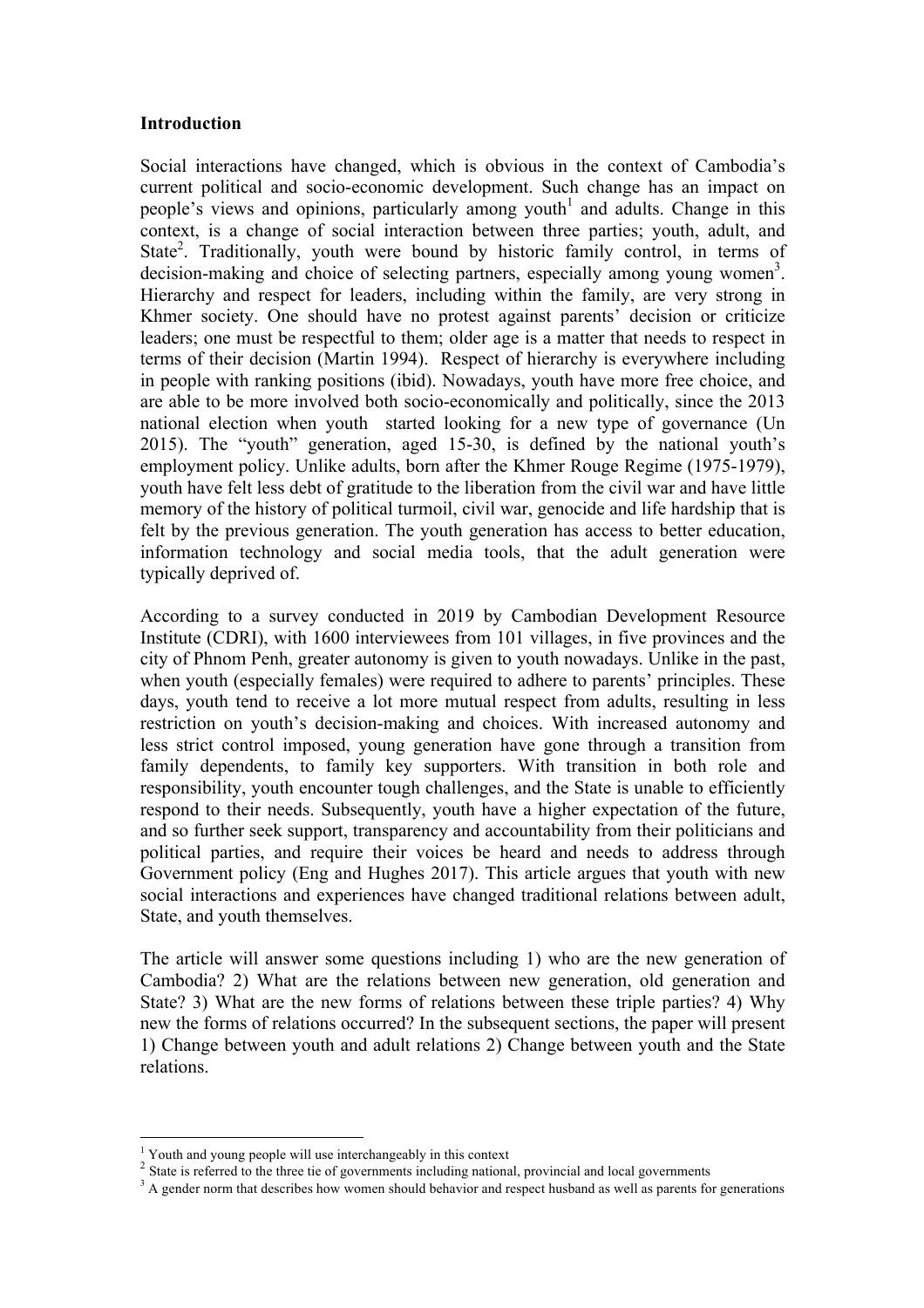## *Change between youth and adult relations*

Youth attained higher education is better off compared to adult's education achievement. As can be seen from the CDRI survey conducted in 2019, 55% of adults' education ended at primary school, the lower level of education system in Cambodia. Whereas, 63% of youth is continuing onto higher education, and 14% of youth completed tertiary education at University which is higher than adults (4%) who were capable of continuing onto the highest education system. This is reflected the ability of young generation in building up self-confidence and in making decision for the future choices, enabling them to evolve from parents' domination both socioeconomic and political participation.



*Figure 1 Youth and adult's levels of education attainment*

Sharing and receiving information through electronic technology has significant impact on the youth's capability to learn and understand the world that sharp new types of interactions socio-economically and politically. According to the survey, 61% of youth used internet with 63% owned smart phones to access information online easily due to the fact that internet is considered to be almost free in Cambodia. 89% of youth used internet to read political information. Only 26% of adults used the internet and small proportion owned smart phones; of the ratio, 92% of adults used internet to read political information. Unlike adults with less competent in technology, youth have been excel with the interactions over social media by using smartphones for raising issues of socio-economics and politics online (Chheang 2015). The accessibility of modern interactions has weakened the State control over media, and traditional interactions of the State with society. Youth have shared new political opinions over the weak national performance, and are able to acknowledge the shortcomings of State institutions, in order to counteract issues of corruption, social injustice, land grabbing and deforestation (ibid).

Youth migrants are increasingly more influenced on adult's way of thinking to get involve in socio-economics and politics arena through regular contact and visit parents at hometowns. Youth migrants have brought homes with experiences from the countries or cities they had been laboring in, with a dream of urbanization to make life better at the rural communities. Youth are working in the city of Phnom Penh or even at further afield, they are regularly connecting with their family members at home, taking time to return home to do farm work or other business activities (Planning 2012). Such connection has brought a new types of knowledge sharing between youth and parents to inspire family members and neighbors about what they have been experiencing at the cities or other country's politics (Mccargo 2014). Some are eager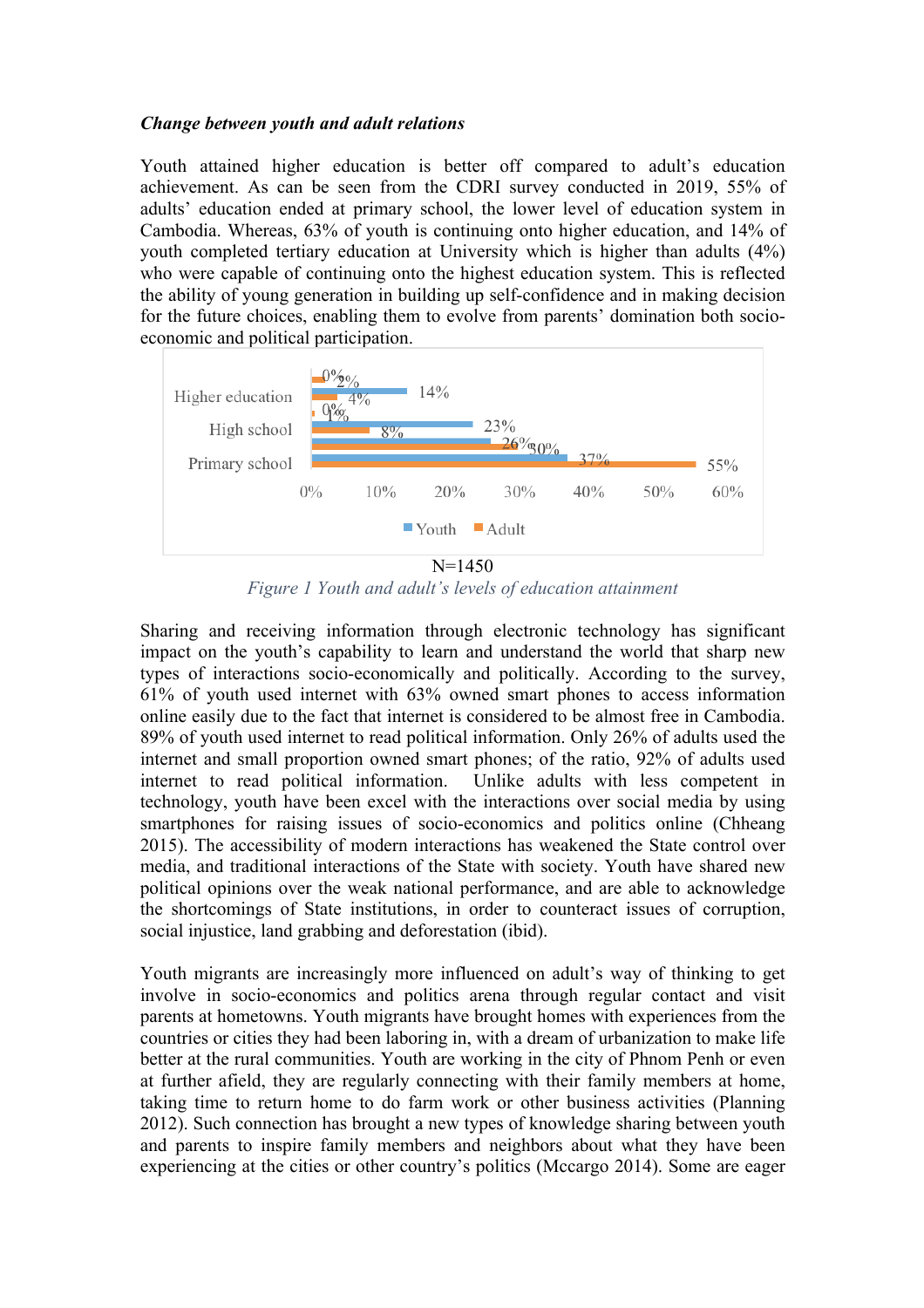to inform family members about the bitter experiences being treated unfairly or exploitatively from living in the city or abroad in Thailand, and are eager to address these issues at home (Chheang 2015).

Youth's employment perspective distanced from parents who are doing majority with farm work has not been well-integrated into most services and industry employment. Employment in agriculture sector has been decreasing from over 85% (late 1990s) to only 47% (2015) and the increasing employment in industry has been relatively small from 16% to 22% (NIS, 2015). Although the definition of the employment has been set different criteria according to some countries, it entails that the rate of youth unemployment is as low as around 3% according to the survey finding. Relatively youth employment in industry and garment sector is unskilled labor and a lot of youth has worked for own-account and laboring for family income generation. This type of employment is considered as vulnerable employment<sup>4</sup> which is relatively high.

Youth have become more influenced and distanced themselves in terms of decision making and choice from parents as they have the financing power. A study with 600 young migrant workers conducted in 2007 by the CDRI shows that young migrant workers, youth earned money mostly for their families, and not for themselves. 93.38% of the young migrants remitted their income to family at home. On average, about 1,012,400 riel (approx. USD 253 with current exchange rate) per year sent as remittance to youths' families at home (CDRI 2007). Although, there is no data to quantify the increase of remittances being sent home by 2019, with the current minimum wage increased to USD  $170^5$  per monthly for the garment and textile industry, remittance sending would be higher. Furthermore, the remittance sent home from overseas is increasingly contributing to the family. Workers in South Korea remitted with an estimated figure about USD 260 million last year (Hor 2017) and young migrant workers remitted from Thailand helped to increase household incomes in average from USD 369 (21,087 baht) to USD 1,019 (33,627 baht) per annual (Dilen 2010). This financing support is inevitably diverting from parents' domination over the decision and choices.

Youth dynamic change in terms of accessing to higher education, of better informed through technology, of being a financing power to parents, they are more diverted from parents' control, making a lot of more compromise in decision making. In the past, younger persons must keep quiet and chances are not given to express thoughts and ideas for decision making and have much less to argue with adult (Martin 1994), but these days, autonomy is given more to youth for decision-making for their own choices. According to figure 2, youth are given choice for own selection of certain issues encountered their decision. 53% of adult are given the autonomy to youth for education path and specific subject selection for their study at the tertiary education. Youth are also given more freedom of choices for future marriage, with 63% of adults accept that youth can make their own decisions regarding marriage. A lot of more freedom is given to youth in terms of democratic and political participation, with 93%

<u> 1989 - Johann Stein, fransk politik (d. 1989)</u>

family workers in total employment: https://www.ilo.org/public/english/employment/download/mdg\_en.pdf 5 According to Reuters, Oct. 2018 Cambodia hikes textile workers' minimum wage, falls short of union demands:

 $4$  According to ILO 2009, vulnerable employment rate is a proportion of own-account and contributing

https://www.reuters.com/article/us-cambodia-garment/cambodia-hikes-textile-workers-minimum-wage-falls-shortof-union-demands-idUSKCN1MF18B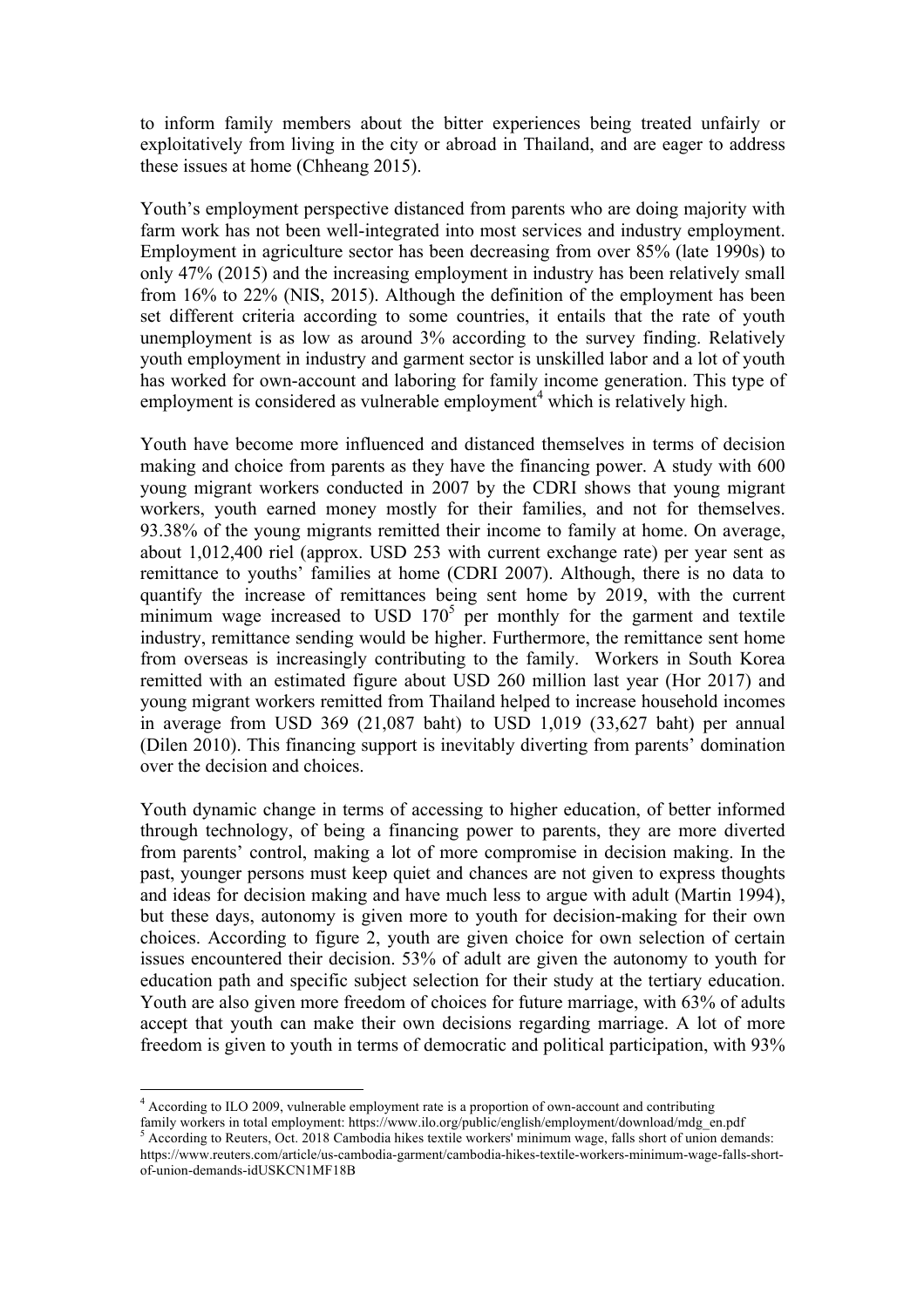of adults accepted that youth can make their own decision to cast a vote, no restriction of any preferred parties to vote for.

In the same vein, youth have been understood that they have more rights and open to choices for decision making and participation in social, economic and political development. 95% of youth think that they have the right to vote without tightened control and suppression from parents. In addition, 85% of youth have perceived that their decision to buy property such as a new phone, is their own decision, not to be made by their parents. Furthermore, employment selection is a decision owned by youth, with over 77% believe they have the right to make a decision for any employment perspective.



N=1202 *Figure 2 Adult think youth should make their own decision*



Figure 3 Youth think they should make their own decision

# *Change between youth and State relations*

The issues of youth and State relations is imparted when youth's expectations are not fulfilled. Youth have perceived that the State does not provide sufficient support to the poor people and most vulnerable groups. From the survey, 67% of youth agree that the State has insufficient mechanism and services to improved conditions of the poor. This is well resonated by a reporting findings from the WB's report (2019) that poverty has reduction continued, but the bottom 40% are doing less well than before (WB 2019). In the most significant case is that 58% of youth disagree with the fact that the State has created enough employment opportunity for the new generation. In light of this, youth have expressed many concerns surrounding political situation where it has been deteriorated over the couple of years, of which concern is the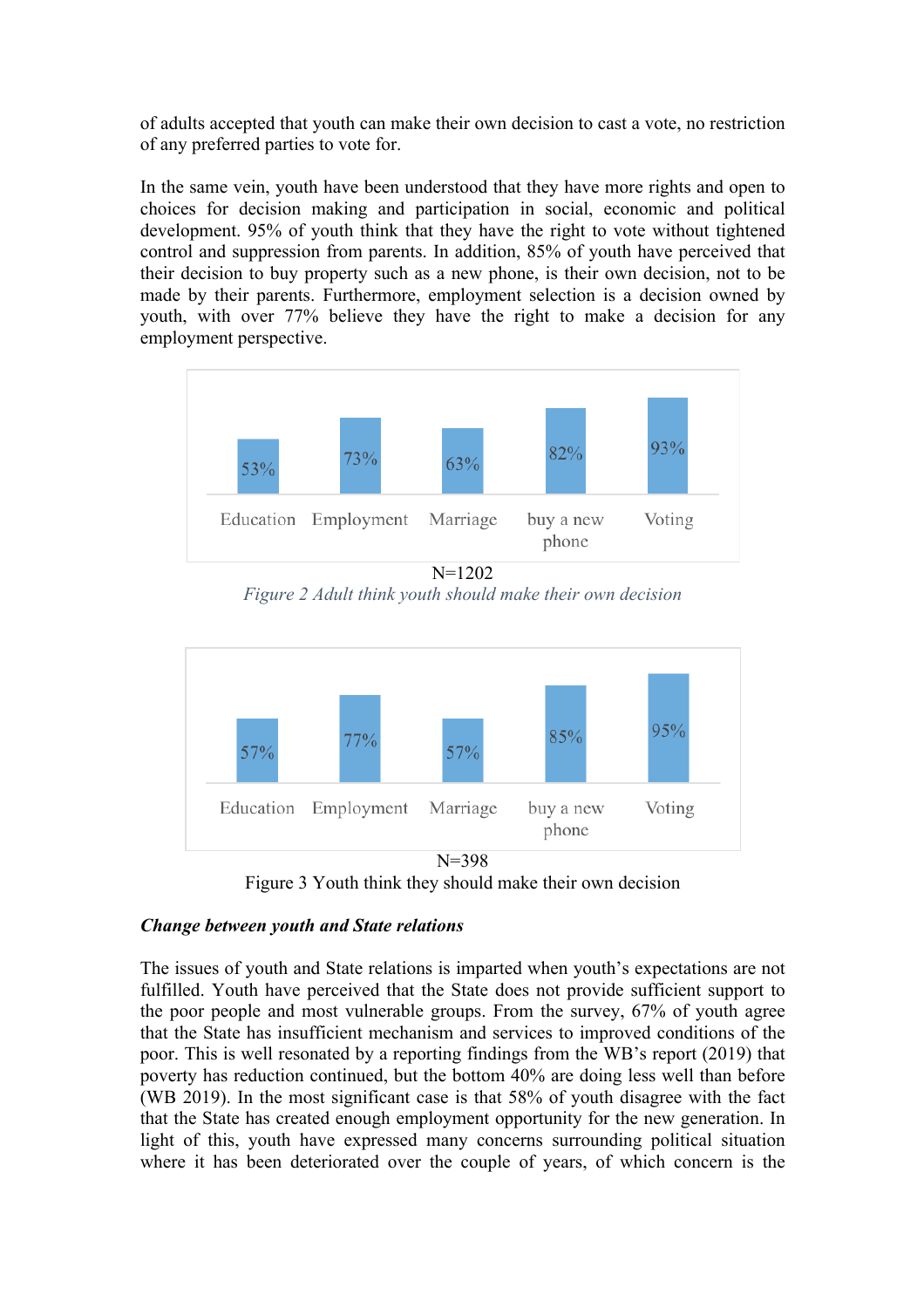conflict among the political parties that can be worsen with the capacity of economic performance.

Youth and State relations are not being close enough for local participation and development. Traditional/interpersonal relations and participation is not fully appraised for local development when youth are not perceived as being able to represent adult's views. The traditional/interpersonal relations have been shaped in a narrow space for youth to participate fully and in some cases have been restricted from parents or being not appreciated by local leaders for local participation and development. Most participation have been made through intermediaries such as youth associations and NGOs (Seiha.H, Mun V et al. 2014). From the survey in figure 5, only about one in three youth participated in village meetings for development and only 10% of youth attended in public forum, an event for the commune level. In contrast, youth have expressed ideas and fully participated online as traditional/interpersonal relations has been a constraint for them. So, youth is little to engage through traditionally mechanism for local participation and development.

| <b>Total</b> |
|--------------|
| 37%          |
| 19%          |
| 13%          |
| 37%          |
| 37%          |
| 10%          |
|              |

#### $N=398$

*Figure 4 Youth and adult community development participation*

With the gap of interactions and challenges between youth and State and their challenges that are not fully addressed, Cambodian youth step to influence political stage through social media platform (Facebook). In the 2013, the election marked the most vibrant youth political participation yet, as social media was used for interactions between youth and other electorates and constituencies. Youth used Facebook to express their political thoughts, support their friends political expressions though "likes" and identify their political identity and socialization (Sovannara 2015). With a web-based survey with 105 Facebook users, it was found that Facebook was used for pre-and post-2013 national election debate, among youth, to some extent influencing other youth's voting behavior and even in protest (Thun 2014). This has resulted in a disappointing election in 2013 when Cambodian People Party (CPP) encountered a surprisingly loss of twenty-two of its sixty-eight parliamentary seats to the now-court-dissolved Cambodian National Rescue Party (CNRP)(Eng and Hughes 2017).

Besides election issues that youth have raised their concerns, expressing ideas online through the electronic technologies, youth gives priority to others that they are concerns of, from access to education, infrastructure, access to health, economy and job, environment, landlessness and corruption as their top priorities according to the 2019 CDRI's survey. Many youth activist groups including the Mother Nature have increasingly used the Facebook page to expose environmental destruction practices to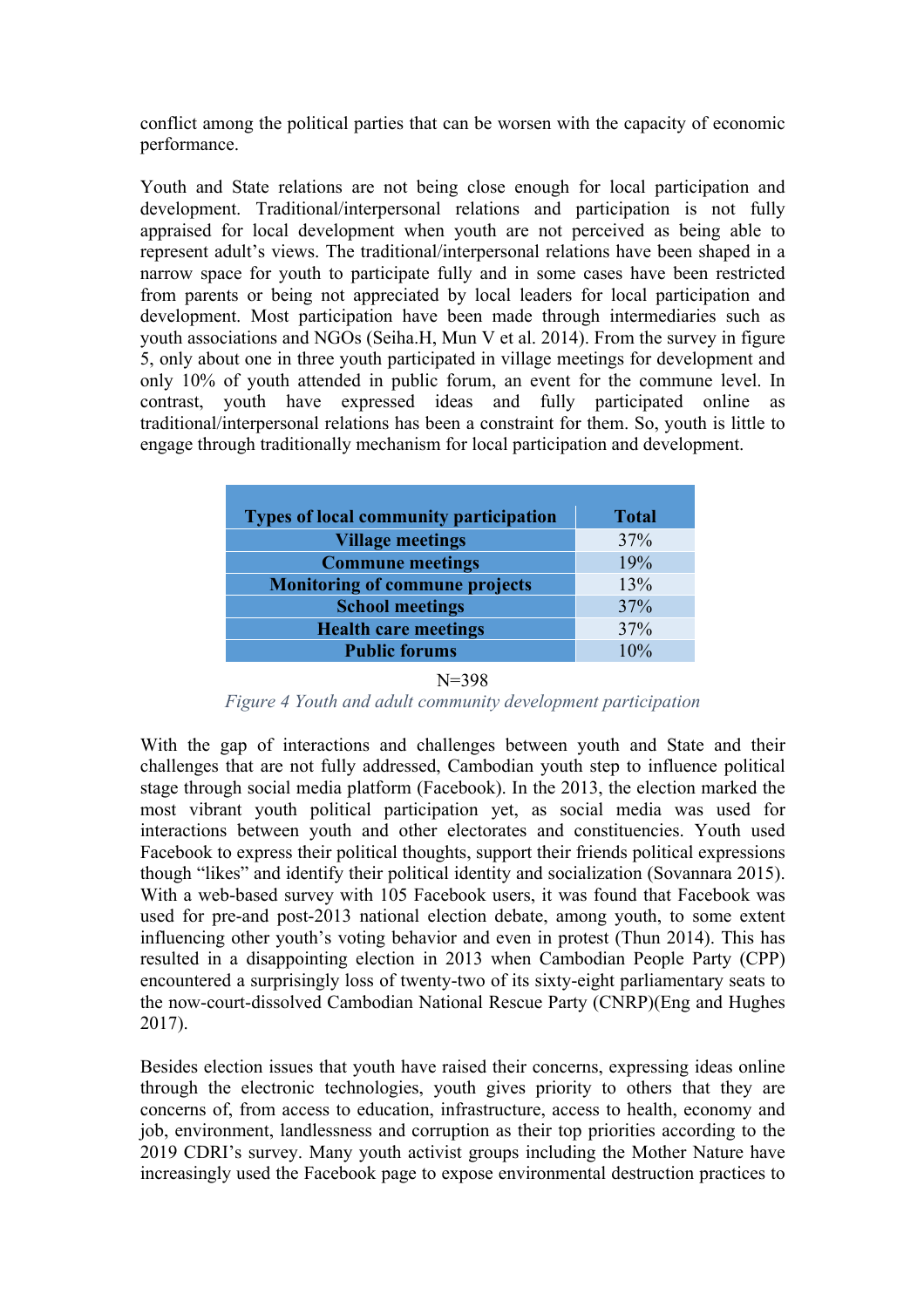massive audiences and also to support brave young activists to continue advocate the Government and private companies to take accountable and transparent balances of development and environmental destruction<sup>6</sup>. Other young political activists are also continuing using online platform as means for socio-economic, environmental and political discussion and Facebook is popular to raise the issues as they are more disconnect to fear of redistribution (Chan 2015). Some of those opinions are quite an array of social and political issues: border disputes, the repression of political opposition, violations of traffic rules, the suffering of the weak, crime, land conflicts, poor public services, personalization of public property and so on (AsiaFoundation 2015). Youth are using Facebook to communicate among peer users and to communicate with politicians including the Prime Minister to appeal for the support, most importantly in the issues of land conflicts, and housing issues and some other pity cases (Vong and Hok 2018).

With the increasing popularity among young voters and adult alike, the Facebook page of the Cambodian Prime Minister has been established to create a channel for reaching out young people and adult alike to address some of the socio-economic, environmental issues in the virtual connection. The Prime Minister has used his Facebook account, responding to some critical comments and suggestions from the Facebook users. Vong and Hok (2018) stated that when the 2016 traffic law took into the effect to curb the prevalence road accidents within the country which had recorded a death toll of over 200 per year, it made some conflict to drivers due to higher cost induced. The required traffic law was to enforce by increasing cost of driving license for motor-drivers; Facebook users have appealed and asked the Prime Minister to intervene for the cost reduction of driving license. The Prime Minister ordered to reduce the cost of the driving license, as consequently, for facilitating costing driving licenses for all people and later the Prime Minister requested to amend the traffic law to waive driving requirement of the motorbike with the engine of 125 cc and under. Vong and Hok (2018) continued that some other related social issues have been raised through the Facebook to ask for the support from the Prime Minister for intervention; these are including the proposal of banning used cars for reducing the traffic congestion proposed by the Phnom Penh governor that went viral; the Prime Minister agreed with the fellow citizens and applied to continue the import of the used cars. The Prime Minister also paid the traffic fine when he was criticized in the Facebook of not wearing a helmet during driving a motorbike.

Vong and Hok (2018) have expressed less pessimistic of the approaches that have been addressed online by the Government. They stated:

*…the influence of Facebooking could still be shallow and subject to political manipulation.* Given the incentives for re-election, the so-called government *responses can be viewed as merely low-hanging fruits picked skillfully to pacify voters. Most eye-catching perhaps are the Prime Minister's elaborate act and public statement in relation to paying the traffic fine. With such theatrical politics, the Prime Minister was appealing to people's aspirations for the rule of law, showing that just like ordinary people he is subject to law enforcement...p.230*

<u> 1989 - Johann Stein, fransk politik (d. 1989)</u>

 $6$  http://www.mothernaturecambodia.org/home.html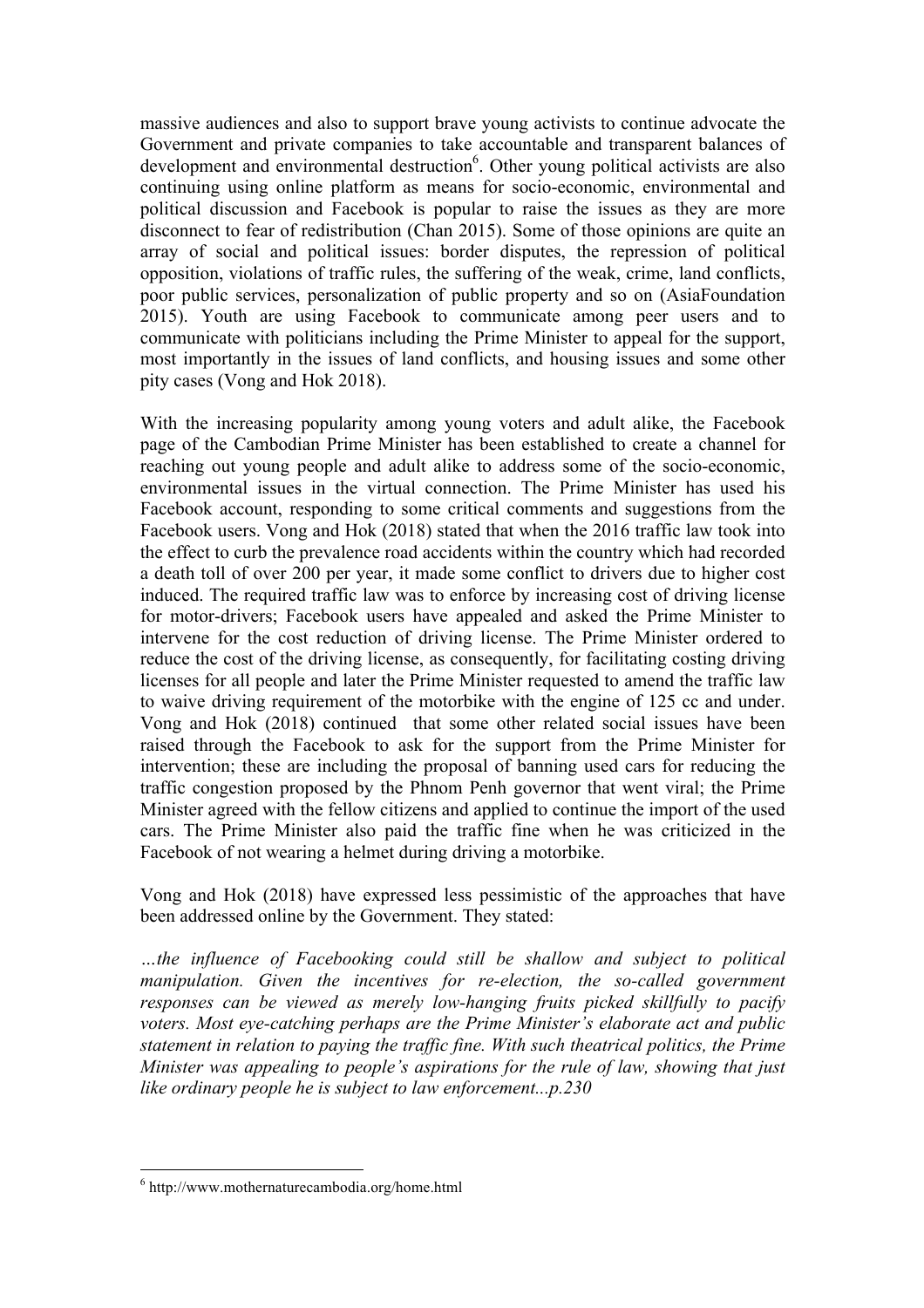On the other side of the intervention coin, the Government has adopted the draft Cyber-crime law to control online activities for determining education, prevention measures and combat all kinds of offense committed by computer system, using and developing technology. This is to avoid any destructive images against political development and ways of addressing pressing issues online in the contemporary politics and development. All publications of contents or websites that impact on security, incite, non-factual information undermined the government integrity, damaging moral and culture values and intending to threaten or commit crimes are subjected to be sentenced from one to three year and with the fine from two million Riels to six million Riels<sup>7</sup>. The terms for covering aspect for related offense activity online are including:

*"Content" refers to electronic form including text, images, graphics, animation, symbols, voices, and video p.4 in subsection 5 and "Website" refers to place on the Internet, which you can find any information p. 5 in subsection 10 of the draft law"*

Anti-fake news and cyber-crime laws hav been pushed by the Prime Minister, recently for promulgation. He proposed these laws after his official account was hacked, so he intended to blocked media platform afterwards, but later acknowledged that the social media platform function is essential and won't shut it down. However, the Prime Minister requested for surveillance scrutiny of any activities that go against the  $law<sup>8</sup>$ .

*"I will not stop Facebook here, I will not allow such a thing to happen because our people need...Obviously, we receive benefits from Facebook but there are some users who are using it in a negative way….we need to punish those who express comment to break law and to educate users progressively over posting comments and take some legal action too…."*

These have been perceived as ways forward to control online activities. As a consequence of the control of the online activities, many have been arrested over use of their expression that has impacted on the integrity of the Government<sup>9</sup>.

*"In one case earlier this year a man was arrested on his wedding day for calling the government "authoritarian" on Facebook, and in another a refugee was extradited from Thailand for throwing a shoe at a ruling party billboard in a video posted online...".*

In such tightened control online situation, according to the results of a five-week poll reaching out to one million young people from 160 countries conducted by United Nation International Children's Emergency Fund (UNICEF), Cambodian youth are in danger of online violence, cyberbullying and digital harassment. Majority of the Cambodian youth between 15 to 25 years are more easily to be in danger in the forms of ruthless and void that they are continuing to exposed to online harassment<sup>10</sup>. The report stated:

 

 $^7$  https://www.article19.org/data/files/medialibrary/37516/Draft-Law-On-CyberCrime\_Englishv1.pdf<br>  $^8$  https://www.khmertimeskh.com/50583926/pm-pushes-for-anti-fake-news-law/<br>  $^9$  https://www.phnompenhpost.com/national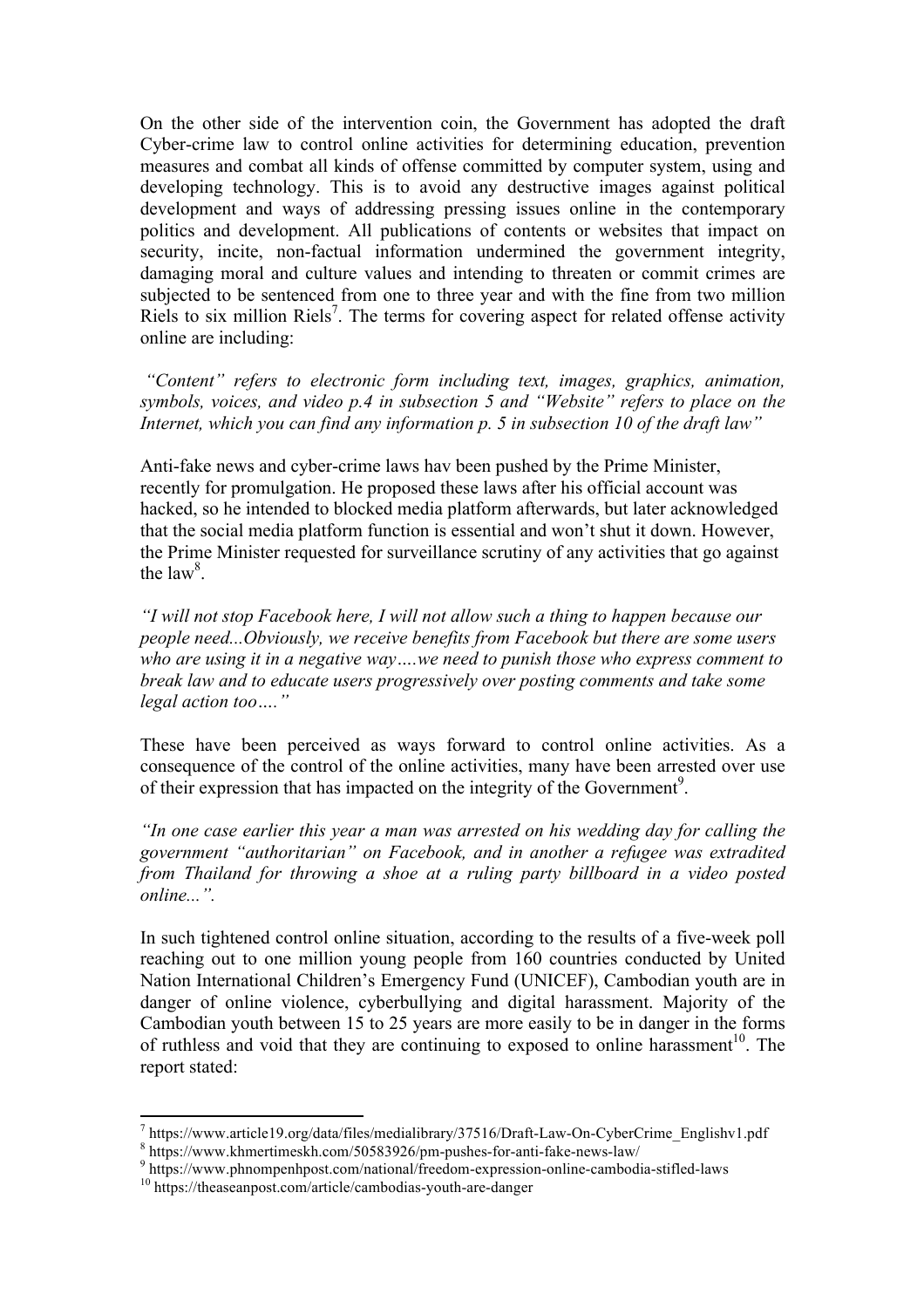*"…Cambodia and among the 160 countries findings from the poll and youth talks were that 85.7 percent of young Cambodians aged between 15 and 25 years are in danger of online violence, cyberbullying and digital harassment."*

# **Conclusion**

The triple relations between youth, adult and State have been changing in the contemporary politics and development. There have been varies of causes that have triggered those change of interactions between those three parties. Cambodian youth these days have evolved from the tightened control of their parents for decisionmaking, resulting from their education attainments, crucial role and responsibilities for family income generation, and experiences from offshores to where they had been migrated. The change of relations between youth and State have been seen as experiences of both traditional interactions through meeting gatherings that have been more unpraised and youth has loosened with such interest of interactions. Given that technology rising, youth have turned to social medial platform for communicating with the State and influence their policy decision. Such a move could bring more reaping benefit for policy implementation and development to address Cambodia youth's concerns over the socio-economic, environmental, and political development. A new draft law of cyber-crime and censorship with the online activities, however, would contrastingly hinder such progressive participation of young people in the online activities. Finally, a closer attention to youth needs is required for improving youth and State relations. A critical comment from this is to create a social media platform which is friendly to all types of users in order to address the young generation's needs. The creating social media platform can open to improving and increasing trust in public services through closing gap of interactions between youth and State. In addition, traditional/interpersonal interactions need to be improved to ensure that youth have been inclusive for the local participation and development.

# **Acknowledgements**

This paper has the benefit from the survey conducted by Cambodia Development Resource Institute (CDRI) in 2019. The major findings from this survey used as primary source and some comments given by audiences in my presentation at the Asian Conference on Social Sciences 2019 in Tokyo are the key sources for the support of argument in this paper.

I would like to thank CDRI for financial support to make my trip happened to attend ACSS 2019 in Tokyo. This support has provided the opportunity to learn and share my knowledge on the contemporary politics and development in relation to Cambodian youth.